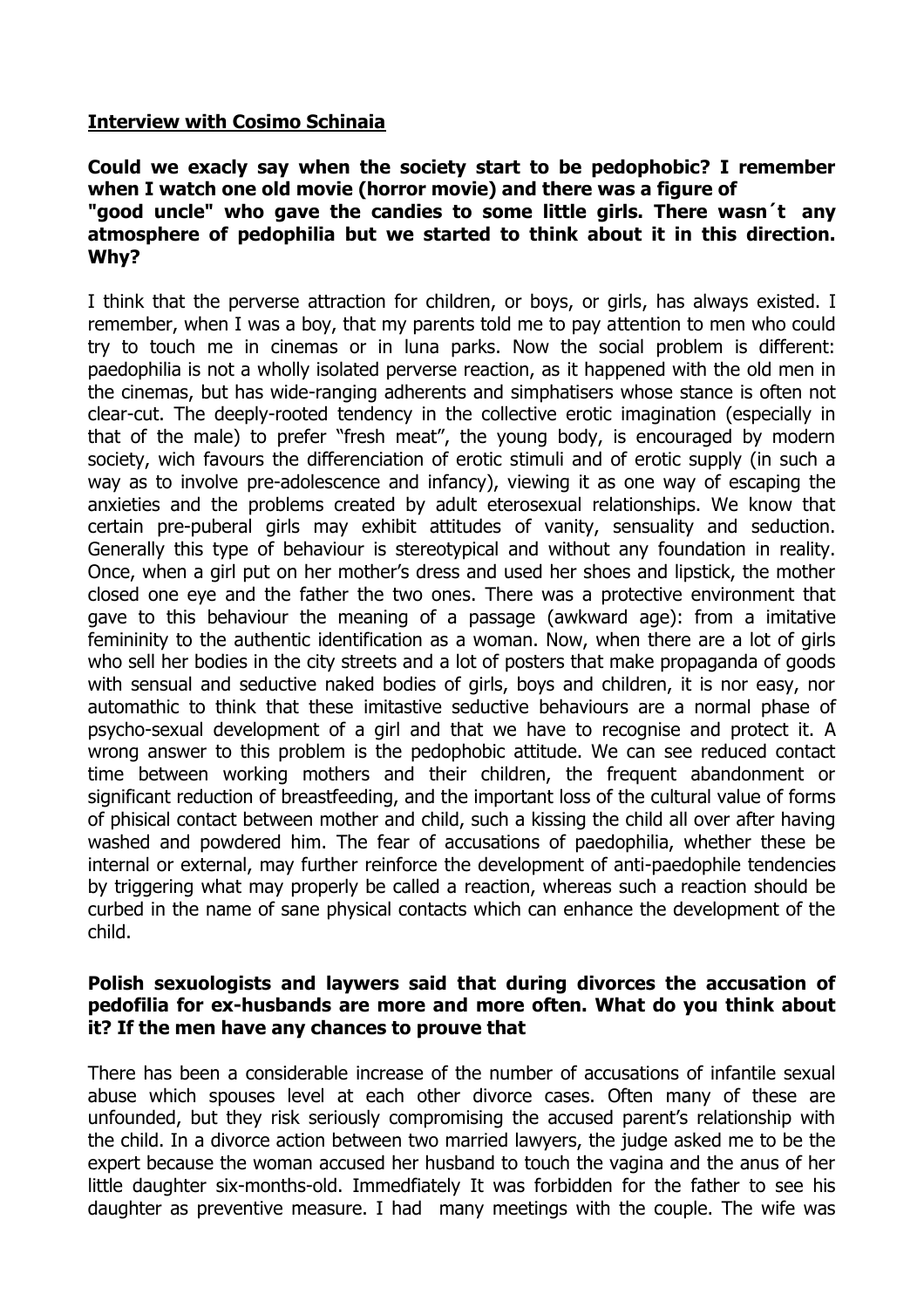injured and painful because her husband, after some advantages that he had in his career for the marriage, decided to leave her and had a new relationship with another woman. The woman put into her little daughter the injures and began to believe that, as it happened to her, also the daughter was injured by her father (the prouves were some spots of blood in the diaper) It was possible to transform in few sessions the accuse of paedophilia in a severe, strong action of divorce, when it was possible to see that the man took advantage for the important social role of the family of her wife, but after two years of marriage had a new relationship with a younger woman. He was a bad profiteer, but not a paedophile. I think that the presence of an expert in these situations could reduce strongly the real cases of paedophilia.

## **What are the most bad consequences od pedofibia for children? You have written on your book that especially men (fathers) avoid contacts with their daughters. How can we work on it as society?**

There is an incresing tendence for many fathers to reduce the amount of time they spend in naked contact with their children, especially with her daughters. It is counterproductive to create an atmosphere of suspicion around all those normal and spontaneous emotional outpourings, or around those harmless games alluding to private parts of the body which can be played between adults and children. I remember in a meeting that I had in a school, a male teacher told me that, during a class trip, a little girl mental handicapped had to poop, but he decided not to clean her and change her clothes, and he waited for two hours the arrival of a female teacher, for avoiding the risk to be accused as a paedophile. I think it was cruel to abandon for a long time that disable child with her hexcrements, but the fear to be accused of paedophilia tranformed a good teacher in a bad man. For children the risk of a paedophobe mentality is that adults are seen as the enemy against whom children must protect themselves. Many associations wjch provide help to abused children have reported cases of young children, influenced by information gleaned from television, have invented purely finctional stories of assaults, transforming fantasies of seduction into reality. Often these fantasies are substitutes for the care and attention they have not received from their parents. Virginie Dumont wrote the fairy tale J'ai peur du monsieur for the very reason that she wished to highlight the risk of providing too much information. To do so, she makes an eight-year-old child interviewed by a journalist say:

"We should indeed be informed in order to be protected. But at the age of eight and older we are not yet adults. We need to dream, we still need to tell ourselves that adults are good and happy people. Otherwiese, if we know too many things, we will no longer wish to grow up; growing up is too sad then. So be very careful about you say to us, about the scenes we see on television, about what we hear".

So, instead of giving a mobile to a child with the number of police, I think it is better to stay with them, to converse with them, to listen to them. They can grow up well if they trust their parents and generally adults, but we have not to leave them alone and recognise the main passages of their development.

# **If problem of pedofobie is heavy to discouss in catholic countr as Poland than the other countries? What will be the future of pedofobie?**

Now the problem of paedophilia is strongly discussed in Italy, because the church and the priests pedophiles. I had a lot of meetings with priests and catholic people to discuss this